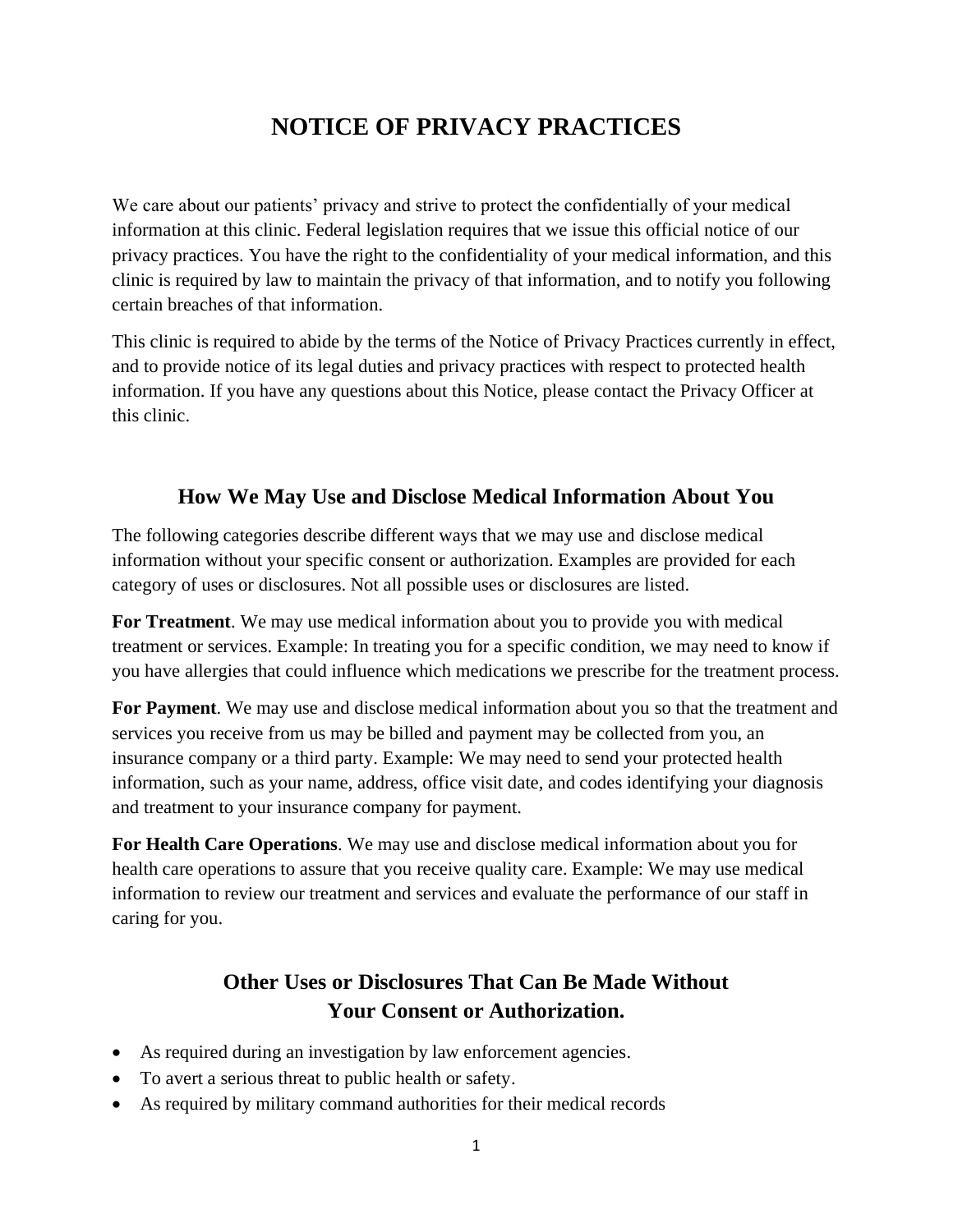- To workers' compensation or similar programs for processing of claims
- In response to a legal proceeding
- To a coroner or medical examiner for identification of a body
- If an inmate, to the correctional institution or law enforcement official
- As required by the US Food and Drug Administration (FDA)
- Other healthcare providers' treatment activities
- Other covered entities' and providers' payment activities
- Other covered entities' healthcare operations activities (to the extent permitted under HIPAA)
- Uses and disclosures required by law
- Uses and disclosures in domestic violence or neglect situations
- Health oversight activities
- Other public health activities
- We may contact you to provide appointment reminders or information about treatment alternatives or other health-related benefits and services that may be of interest to you.

#### **Uses and Disclosures of Protected Health Information Requiring Your Written Authorization.**

Other uses and disclosures of medical information not covered by this Notice or the laws that apply to us will be made only with your written authorization. If you give us authorization to use or disclose medical information about you, you may revoke that authorization, in writing, at any time. If you revoke your authorization, we will hereafter no longer use or disclose medical information about you for the reasons covered by your written authorization. We are unable to take back any disclosures we have already made with your authorization, and we are required to retain our records of the release. We must also abide by any state law that is more stringent than federal law.

### **Your Individual Rights Regarding Disclosure and Changes to Your Medical Information**

**Right to Request Restrictions.** You have the right to request a restriction or limitation on the medical information we use or disclose about you for treatment, payment or health care operations or to someone who is involved in your care or the payment for your care. We are not required to agree to your request. If we do agree, we will comply with your request unless the information is needed to provide you with emergency treatment. To request restrictions, you must submit your request in writing to the Privacy Officer at this clinic. In your request, you must tell us what information you want to limit.

**Right to an Accounting of Non-Standard Disclosures**. You have the right to request a list of the disclosures we made of medical information about you. To request this list, you must submit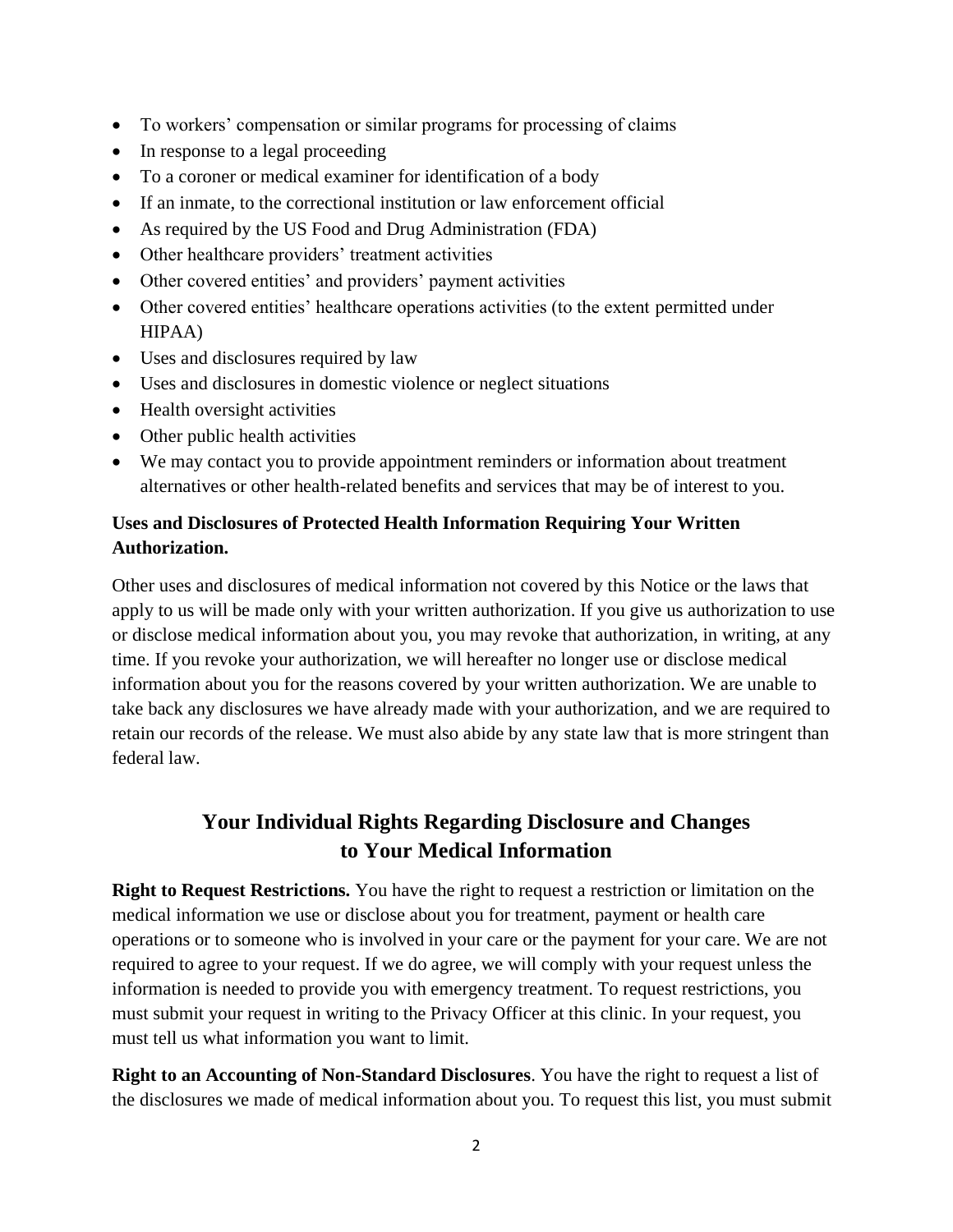your request to the Privacy Officer at this clinic. Your request must state the time period for which you want to receive a list of disclosures that is no longer than six years, and may not include dates before April 14, 2003. Your request should indicate in what form you want the list (example: on paper or electronically). The first list you request within a 12-month period will be free. For additional lists, we reserve the right to charge you for the cost of providing the list.

**Right to Amend**. If you feel that medical information we have about you is incorrect or incomplete, you may ask us to amend the information. You have the right to request an amendment for as long as the information is kept. To request an amendment, your request must be made in writing and submitted to the Privacy Officer at this clinic. In addition, you must provide a reason that supports your request. We may deny your request for an amendment if it is not in writing or does not include a reason to support the request. In addition, we may deny your request if the information was not created by us, is not part of the medical information kept at this practice, is not part of the information which you would be permitted to inspect and copy, or which we deem to be accurate and complete. If we deny your request for amendment, you have the right to file a statement of disagreement with us. We may prepare a rebuttal to your statement and will provide you with a copy of any such rebuttal. Statements of disagreement and any corresponding rebuttals will be kept on file and sent out with any future authorized request of information pertaining to the appropriate portion of your record.

### **Your Individual Rights Your Access to Medical Information**

**Right to Inspect and Copy**. You have the right to inspect and copy medical information that may be used to make decisions about your care, and to direct us to transmit a copy to a designated person or entity of your choice. Usually this includes medical and billing records but does not include psychotherapy notes, information compiled for use in a civil, criminal, or administration action or proceeding, and protected health information to which access is prohibited by law. To inspect and copy, or instruct us to transmit a copy of, medical information that may be used to make decisions about you, you must submit your request in writing to the Privacy Officer at this clinic. If you request a copy of the information, we reserve the right to charge a fee for the costs of copying, mailing, or other supplies associated with your request. We may deny your request to inspect and copy in certain very limited circumstances. If you are denied access to medical information, you may request that the denial be reviewed. Another licensed health care professional chosen by this clinic will review your request and the denial. The person conducting the review will not be the person who denied your request. We will comply with the outcome of the review.

**Right to a Paper Copy of this Notice**. You have the right to a paper copy of our current Notice of Privacy Practices at any time. Even if you have agreed to receive this Notice electronically, you are still entitled to a paper copy. To obtain a paper copy of the current Notice, please request one in writing from the Privacy Officer at this practice.